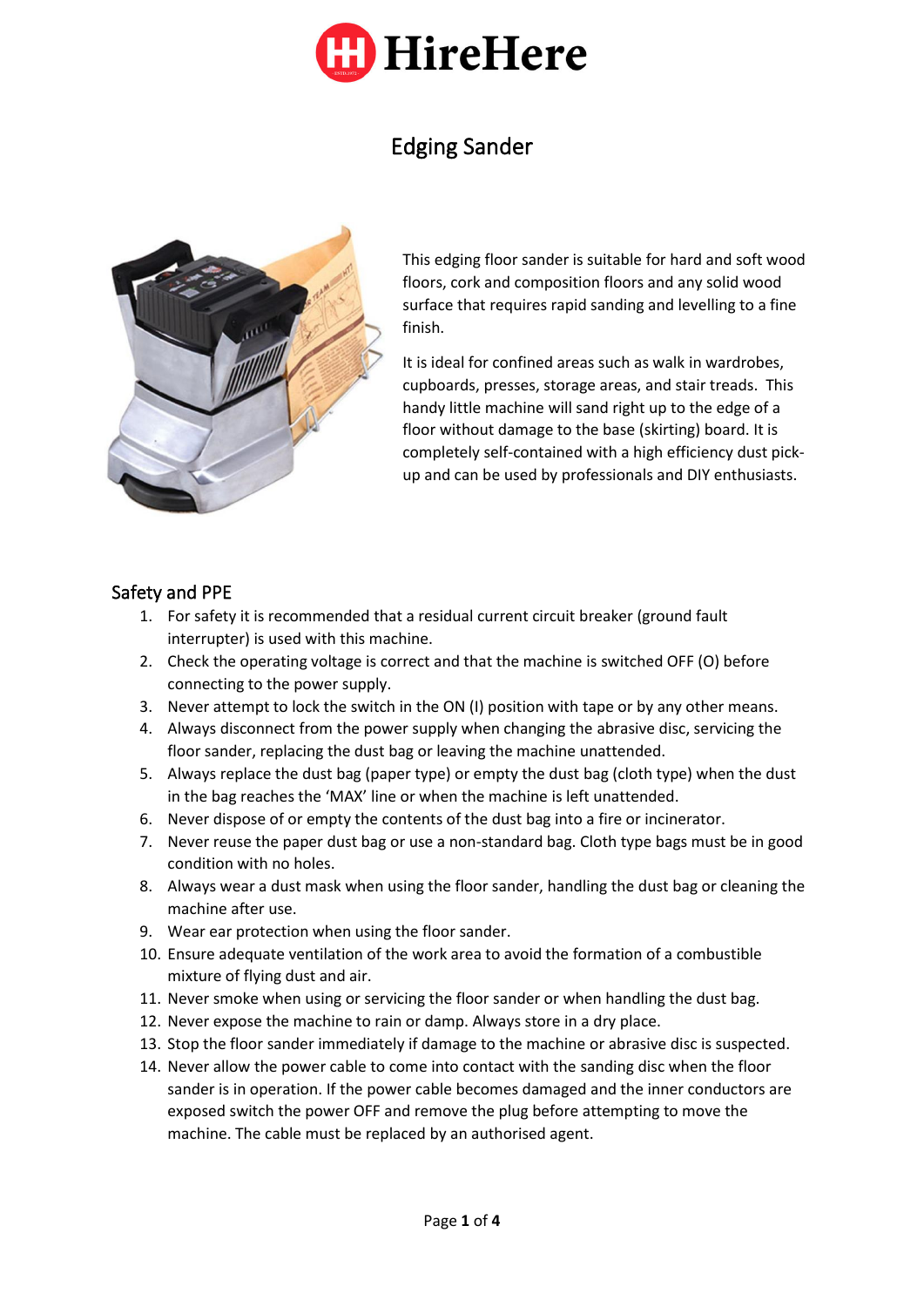

- 15. Keep hands, feet and loose clothing away from all moving parts of the machine.
- 16. Punch down or remove all nails, screws, tacks and other fixings from the floor before sanding to prevent contact with the sanding disc.
- 17. Never use the machine above waist height as control will be lost.
- 18. Keep children and pets clear at all times.
- 19. Always ensure that the floor sander is secure and cannot move when being transported in a vehicle. The floor sander is heavy. Take care when lifting and carrying the machine.

#### Assembly and Transport

- Always carry the edging floor sander by the two handles with the bag frame in the up position and the power cable stowed around the bag frame.
- Protect the sanding disc with an abrasive disc and ensure that the clamp bolt is secure.
- Ensure that the floor sander is secure and cannot move when being transported in a vehicle.
- The floor sander is heavy. Take care when lifting and carrying the machine.
- To prepare the floor sander for use place the machine on the floor and remove the cable from the bag frame.
- Check that the cable is in good condition and that all fittings are secure.
- Lower the dust bag support frame and fit a paper dust bag following the instructions printed on the bag.
- Do not reuse or use a non-standard bag. If a cloth type bag is used ensure that it is tied securely around the dust outlet and that the bag is in good condition with no holes.
- To dismantle the edging floor sander, reverse the above steps.
- Always ensure that the floor sander is secure and cannot move when being transported in a vehicle.

#### Installing Abrasive Disc

- 1. Ensure the power cable is disconnected from the power supply.
- 2. Tip the floor sander upside down and rest the machine on its top and handles.
- 3. Remove the wrench from the clips inside the skirt of the floor sander situated in between the castors and remove the bolt clamp and washer clamp from the centre of the sanding disc.
- 4. Select a suitable grade of abrasive disc.
- 5. Place the bolt clamp through the centre of the washer clamp and abrasive disc and carefully thread the bolt into the sanding disc.

CAUTION - Never fit more than one abrasive disc. If more than one abrasive disc is fitted the setup of the sander will be affected and the clamp bolt and washer and sanding pad will be damaged.

- 6. Using the wrench, tighten the bolt clamp ensuring that the abrasive disc is centred, and the washer clamp is properly located. The bolt should be secure but do not try to over tighten. Heavy grit abrasive discs will seat down as you tighten the bolt so take care to ensure the washer clamp is properly located. Heavy grit abrasive discs may not lie flat on the sanding disc, this is quite normal, and the abrasive disc will flatten immediately upon operation.
- 7. Do not use damaged or incorrectly sized abrasive discs under any circumstance, damage will result to the machine and floor.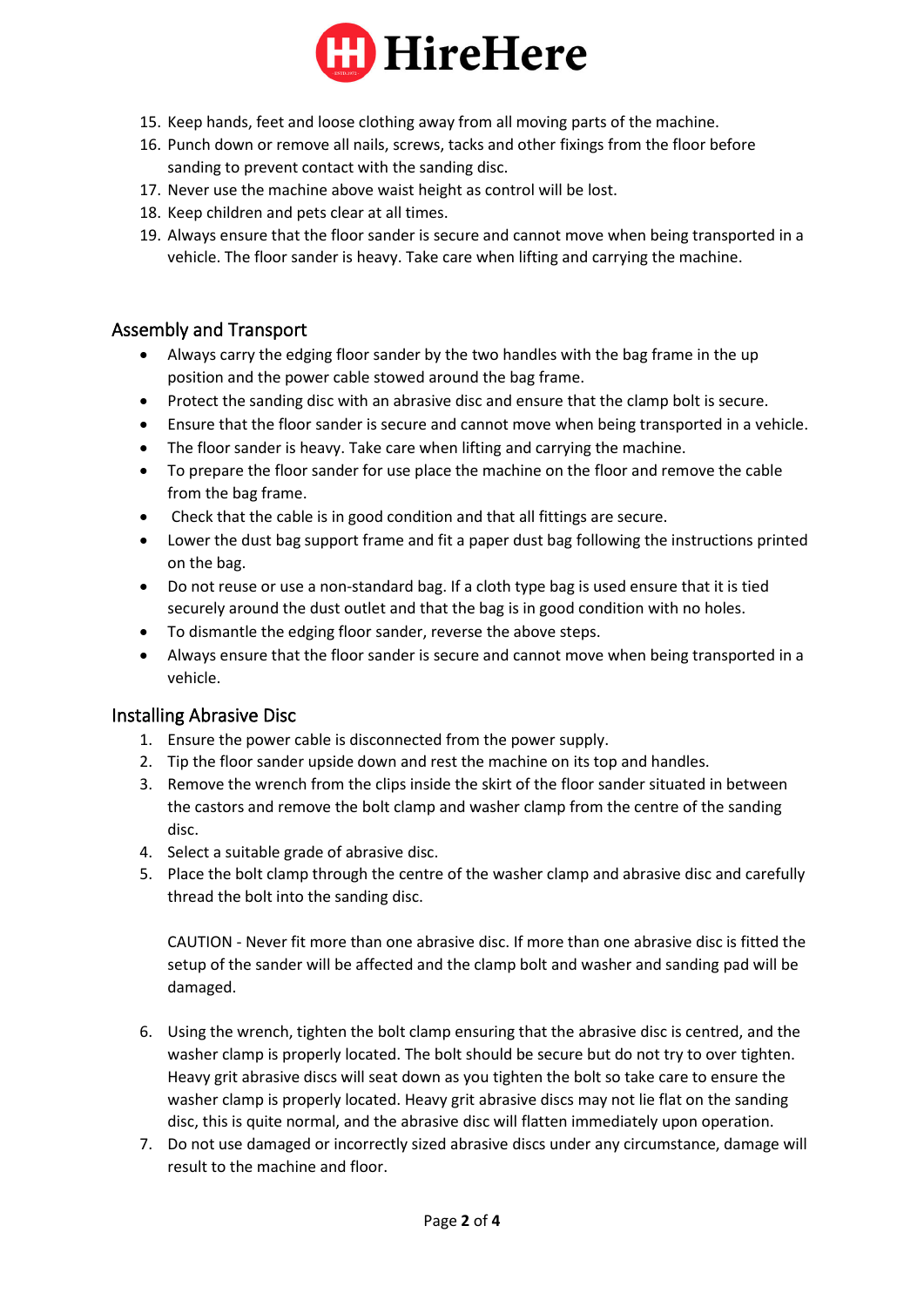

## Preparation of the Floor

- Where possible remove all furniture from the area or room. The edging floor sander features an efficient dust pickup; however, some dust will escape. Protect all vulnerable furnishings with dust sheets.
- Remove all tacks, staples, and other unwanted fixings from the floor. Failure to do so will result in damage to the abrasive disc and sanding disc.
- Punch all nails below the surface of the floor using a suitable nail punch and hammer. Any screws used to fix boards should be counter sunk below the surface. During sanding, any nails or screws that become exposed must be punched or counter sunk further.
- Firmly fix all loose boards or blocks.
- Remove heavy wax, grease, and dirt deposits by hand.
- Sweep and vacuum the floor thoroughly to remove dirt and discarded fixings.
- Ensure good ventilation by opening windows.
- If sanding a work bench or similar work piece, follow the instructions above to prepare it ready for sanding. Make sure that the work piece is secure.

## Using the Edging Floor Sander

- 1. Move the floor sander to the location of your work.
- 2. Make sure the switch is in the OFF (O) position then connect the power cable to a suitable power supply ideally located behind or to one side of the machine and work area.
- 3. Wear a dust mask and ear defenders.
- 4. Kneel behind the machine on one knee (use knee pads to protect knees) and hold both handles with the power cable held in the right hand in a small loop and then pass the cable over the right shoulder. Tilt the floor sander back so that the sanding disc does not touch the floor or work piece.
- 5. Switch ON by pushing the ON/OFF switch to (I) position and hold in place with your thumb. To switch OFF (O), release the pressure on the switch and it will automatically return to the OFF position.

CAUTION – The edging floor sander is a powerful machine. Always ensure you have a firm grip before switching on.

6. Now lower the floor sander slowly forward so that the abrasive disc comes into contact with the floor or work piece. At the same time move the machine in a sideways motion so when the abrasive disc comes into contact with the work surface it is moving to one side. This will ensure that the sander does not dwell in one position and damage the floor or work piece.